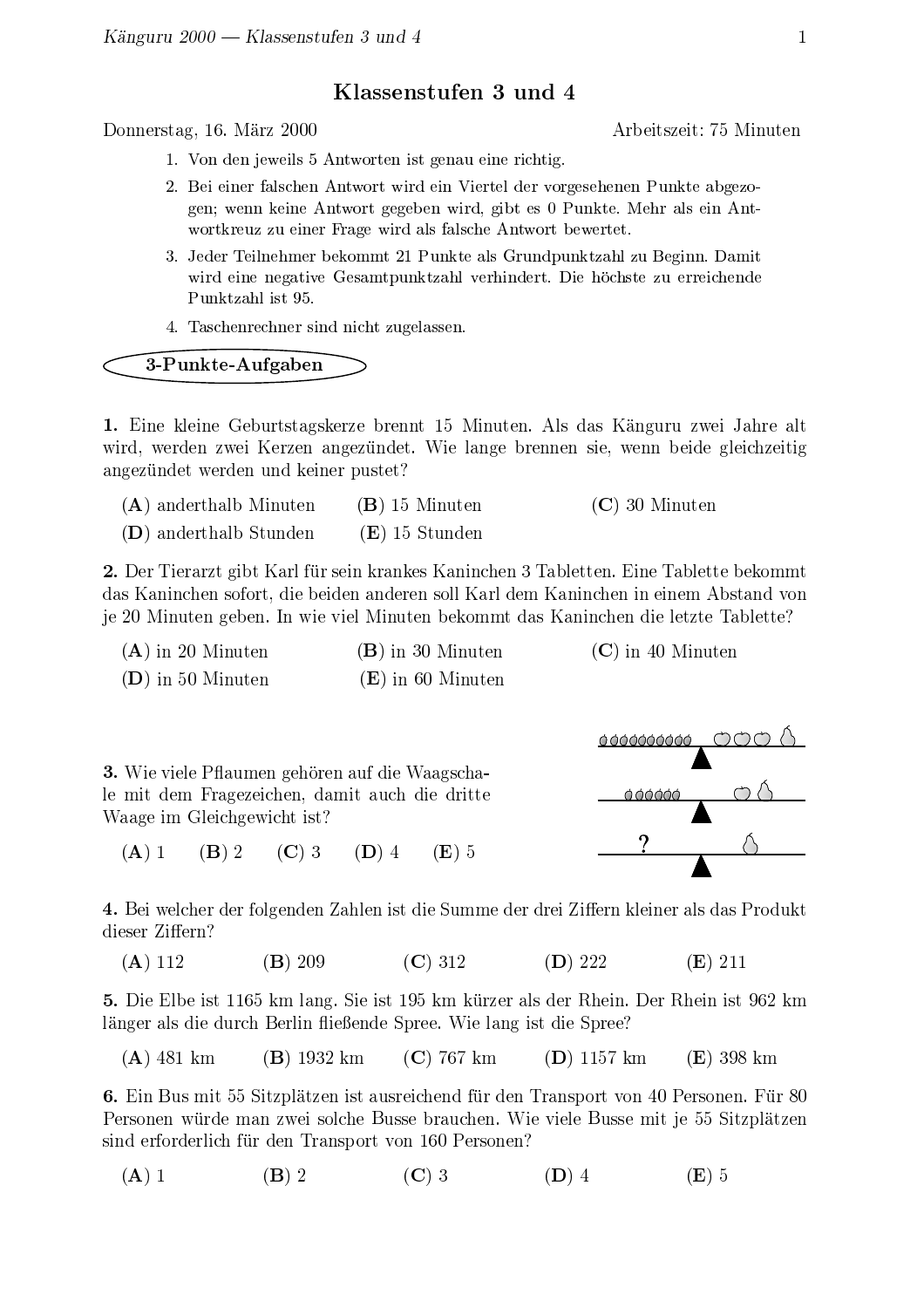7. Um eine schmackhafte Hühnerbrühe zu kochen, braucht Schneewittchen 3 g frische Petersilie für je 100 g Huhn. Das Huhn, das Schneewittchen gekauft hat, um für die 7 Zwerge eine Hühnerbrühe zu kochen, wiegt 900 g. Wie viel Petersilie ist dafür erforderlich?

$$
(A) 3 g \t\t (B) 7 g \t\t (C) 9 g \t\t (D) 27 g \t\t (E) 70 g
$$

4-Punkte-Aufgaben

8. In derselben Zeit, in der Tom zwei Kugeln Eis isst, isst sein Freund Tim drei Kugeln. Nachdem eine Stunde vergangen ist, haben die beiden insgesamt zehn Kugeln Eis verspeist. Wie viele davon hat Tom gegessen?

(**A**) 4 (**B**) 5 (**C**) 
$$
5\frac{1}{2}
$$
 (**D**) 6 (**E**)  $3\frac{1}{2}$ 

9. Welche 4 Ziffern müssen in der Zahl 4921508 ausgestrichen werden, damit die kleinstmögliche dreistellige Zahl übrig bleibt?

 $(B)$  4, 2, 1, 0  $(C)$  1, 5, 0, 8  $(A)$  4, 9, 2, 1  $(E)$  4, 9, 2, 5  $(D)$  4, 9, 5, 8

10. In zwei Körben liegen je 13 Apfel. Betty nimmt aus einem der Körbe eine gewisse Anzahl heraus und ihre Freundin Sally nimmt anschließend aus dem anderen Korb so viele Apfel heraus, wie in dem ersten Korb geblieben sind. Wie viele Apfel sind nun in beiden Körben zusammen?

 $(A)$  6  $(B)$  13  $(C)$  15  $(D)$  18  $(E)$  26

11. Bei einem Ausflug zum Museum bittet die Lehrerin die Kinder, in Dreierreihen zu gehen. Karl, Vera und Boris stellen fest, dass ihre Dreierreihe die 7-te ist, wenn man von vorn und die 5-te, wenn man von hinten zählt. In jeder Reihe sind genau drei Kinder. Wie viele Kinder gehen zum Museum?

$$
(A) 12 \t\t (B) 17 \t\t (C) 18 \t\t (D) 31 \t\t (E) 33
$$

12. Die kleine Schwester von Hans baut aus lauter gleichen Holzwürfeln "Häuser". Im rechten "Haus" sind doppelt so viele Würfel wie im linken verbaut, allerdings ist von den Würfeln, die im rechten "Haus" benutzt sind, nur ein Teil zu sehen. Wie viele sind nicht zu sehen?



13. Alle meine Freunde haben Hamster. Insgesamt haben wir 14 Hamster. Einige davon sind Hamstermütter, und jede solche Hamstermutter hat mindestens 2 Hamsterbabies unter den 14 Hamstern. Dann ist die größtmögliche Anzahl von Hamstermüttern gleich

 $(A)$  2  $(B)$  4  $(C)$  5  $(D)$  7  $(E)$  8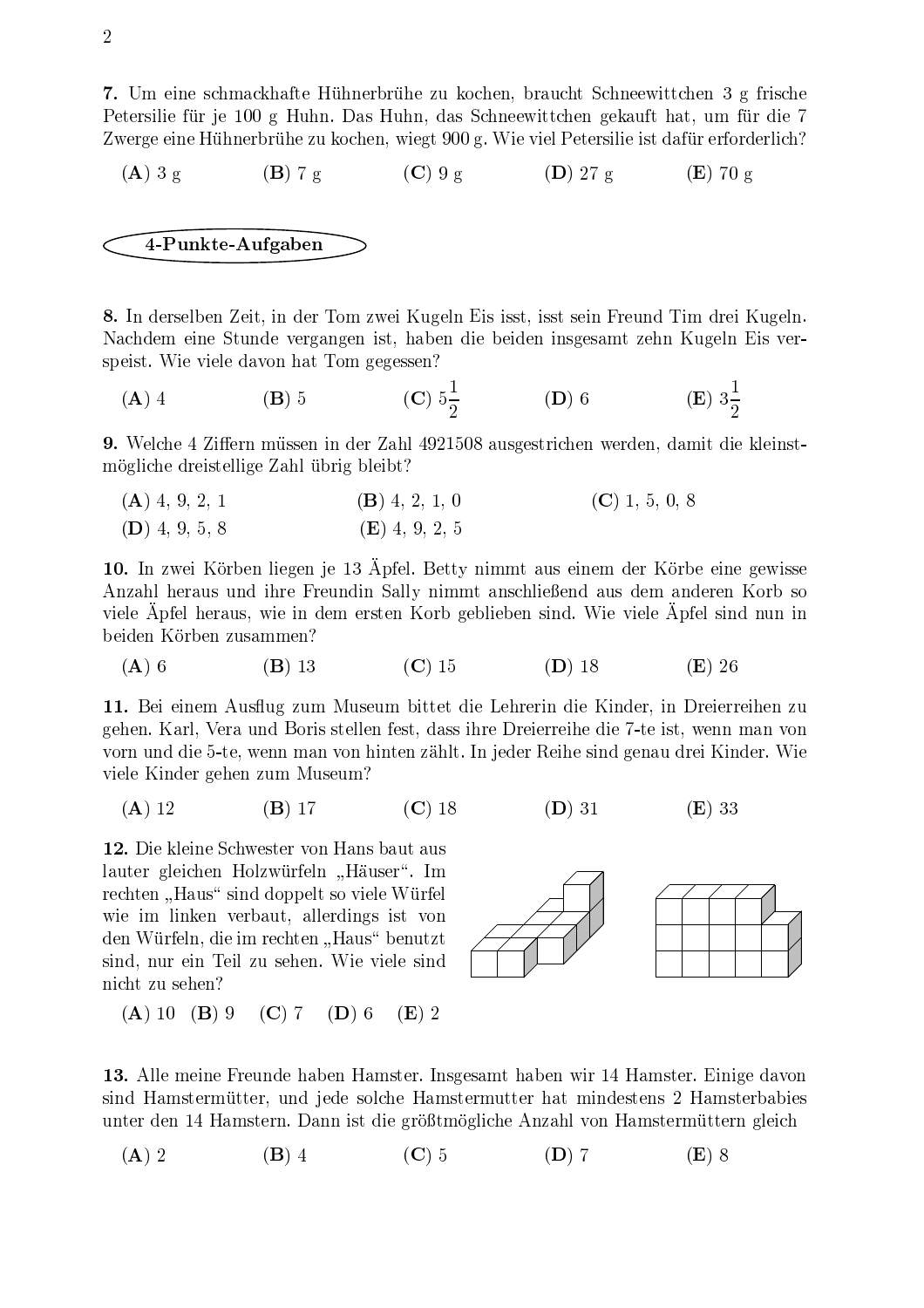14. In meiner Klasse sind wir 27 Kinder. 9 von uns sind im Schulchor, 6 spielen im Schulorchester ein Instrument und 14 machen keines von beidem. Wie viele von uns sind sowohl im Chor als auch im Orchester?

$$
(A) 2 \t\t\t (B) 4 \t\t\t (C) 1 \t\t\t (D) 3 \t\t\t (E) 0
$$

5-Punkte-Aufgaben

15. 6 Hennen können insgesamt 8 Eier in 3 Tagen legen. Wie viele Eier können dann 3 Hennen in 9 Tagen legen?

$$
(A) 4 \t\t (B) 9 \t\t (C) 12 \t\t (D) 24 \t\t (E) 27
$$

16. 10 Marsbewohner, jeder mit 3 Armen, stehen in einer Reihe. Jeder reicht seinen Nachbarn die Hand, damit eine Kette entsteht. Wie viele Hände bleiben frei?

 $(B)$  9  $(C)$  10  $(D)$  11  $(E)$  12  $(A)$  0

17. Mein Großvater hat das Geburtstagsgeschenk für mich in eine 10 cm $\times$ 10 cm $\times$ 30 cm große Kiste getan und ein schönes Band drumgebunden (s. Abb.). Wie lang ist das Band (Knoten sollen nicht berücksichtigt werden)?

 $(C)$  1 m 10 cm  $(A)$  180 cm  $(B)$  2 m 40 cm  $(D)$  160 cm  $(E)$  260 cm



18. Eine Zahl, vermehrt um die Hälfte dieser Zahl, ist um 3 kleiner als das Doppelte dieser Zahl. Um welche Zahl handelt es sich?

| $(A)$ 6  | $(B)$ 5                         | $(C)$ 9 |
|----------|---------------------------------|---------|
| $(D)$ 12 | (E) So eine Zahl gibt es nicht. |         |

19. Von einem Knetewürfel werden die Ecken abgeschnitten, und zwar durch die Mitte einer jeden Kante (in der Abb. ist zur Veranschaulichung eine solche Ecke abgeschnitten). Wie viele Ecken hat der verbleibende Körper?



 $(A)$  6  $(B)$  8  $(C)$  12  $(E)$  24  $(D)$  18

**20.** Anstelle der Pünktchen ist in dem Ausdruck 5...4...6...3 eines der Operationszeichen  $+$ ,  $\times$  oder – zu setzen, jedes genau einmal. Welches Resultat ist dann nach dem Ausrechnen *nicht* möglich?

 $(A)$  26  $(B)$  19  $(C)$  17  $(D)$  23  $(E)$  21